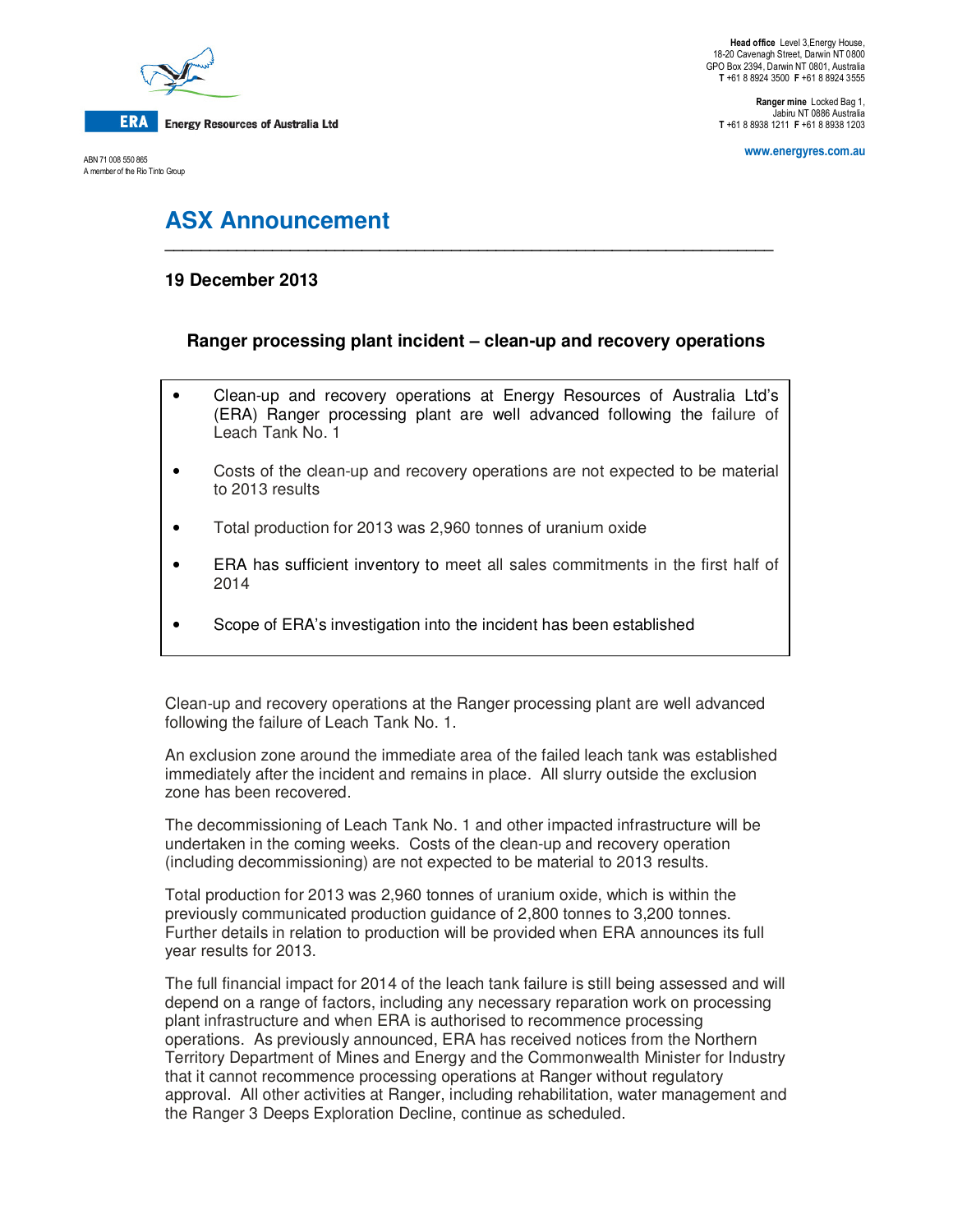

Further guidance on 2014 production and financial impacts will be provided when more information becomes available.

In relation to its existing sales contracts, ERA notes that a large inventory of uranium oxide was built in 2013 and confirms that it has sufficient inventory to meet all sales commitments in the first half of 2014.

As previously announced, ERA will commission a full investigation into the leach tank incident. ERA has established the scope of the investigation, which will examine the root cause of the leach tank failure and review site processing infrastructure.

Based on the findings of the investigation, it may be necessary to conduct additional reparation work on processing plant infrastructure. ERA will communicate the impacts of necessary reparation work, if any, when more information becomes available.

ERA's investigation will run in parallel with the joint investigation undertaken by a Government appointed taskforce charged with overseeing the regulatory response to the leach tank incident.

The taskforce consists of the Northern Territory Department of Mines and Energy, Northern Territory WorkSafe, the Supervising Scientist, the Commonwealth Department of Industry and a representative from the Gundjeihmi Aboriginal Corporation, which represents the Mirarr Traditional Owners.

ERA will continue to work closely with all members of the taskforce.

ERA will continue to keep stakeholders and regulators informed of the progress of its investigations and assessments.